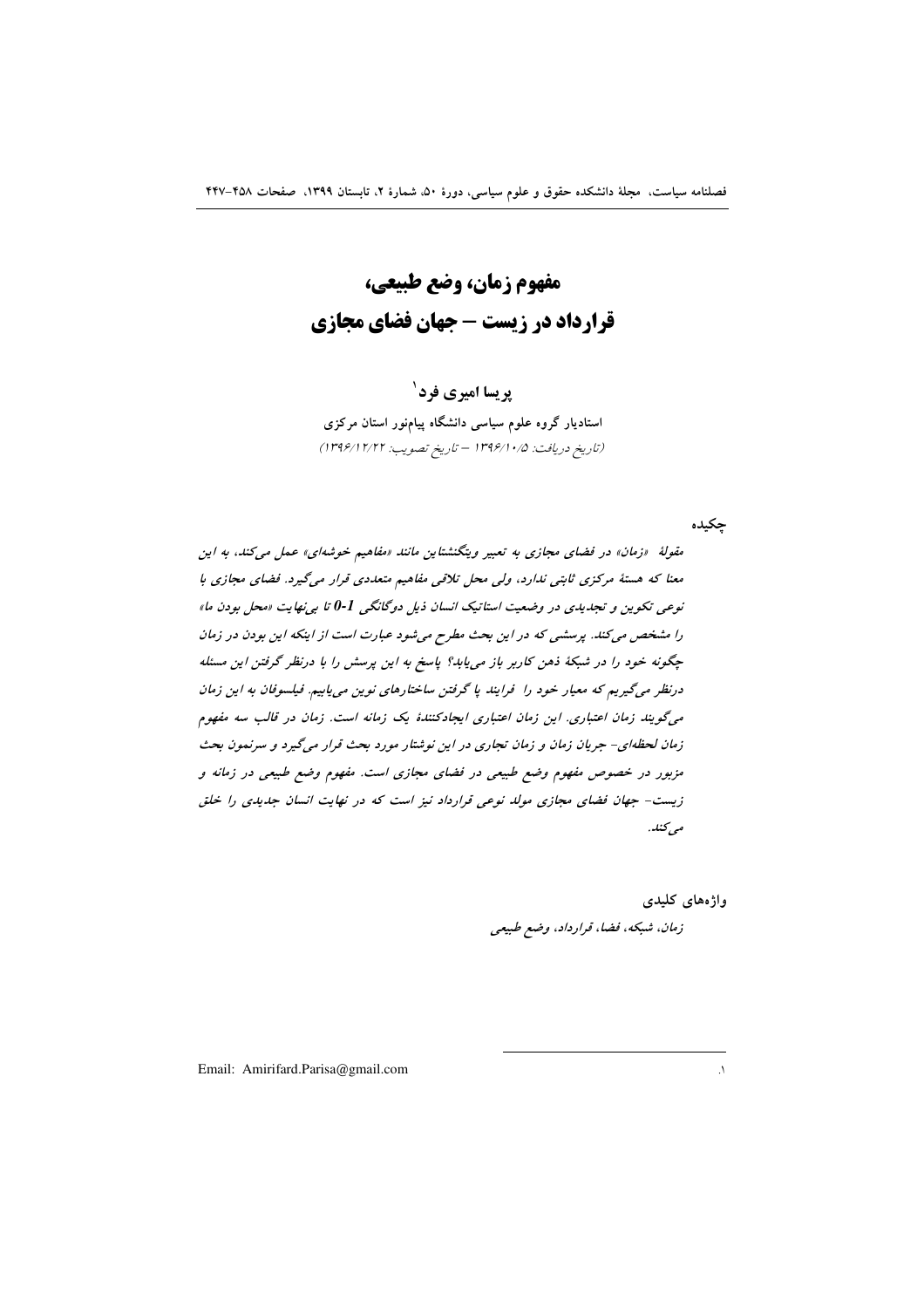### طرح موضوع

فضای مجازی در طبیعت شبکهای خود مؤید نوعی فضای زندگی است. در زمانهای که فضای مجازی در قرن بیستویکم بهسوی خلق انسان و جهان جدید پیش میرود، بررسی مفهوم زمان در فضای مجازی با بررسی ذهنیت<sup>\</sup> کاربر و عالم او<sup>۲</sup> متمایز از شبکهٔ ذهن<sub>ی</sub> او با دیگری نیست. در اینجا جهان صرفاً ذهن یا طبیعت درنظر گرفته نمی شود، بلکه جهان برای کاربر شبکهای از نشانگان است که الزاماً با روابط مجموعهای صرفاً قابل ادراک نیست. شبکه طبیعت ذهنی هوشمند خود را دارد. بهعبارتی فضای مجازی بهواسطهٔ این ویژگی خود یک فضا و بستر است که چون طبیعت یا ذهن نیست، مجازی است. این تعریف چه ارتباطی با زمان دارد؟ نخستین امری که برای فهمیدن جملهٔ مزبور وجود دارد عبارت است از اینکه میان زمان و فضا و زمان واقعی فرق بگذاریم. فضا برای کانت شبکهای است که بر روی واقع کشیده شده باشد. آنچه بهطور انتزاعی از زمان در فکر دکارت و حتی ارسطو مصور است، در اینجا محو می شود و اّنچه باقی میماند، فقط تغیر است و تغیر و زمان بهعنوان واقعیت نهایی ظاهر می شود (وال، ۱۳۸۰: ۳۷۶). در بحث پیش رو تلاش می کنیم تا طبیعی شدن این تغیر را نشان دهیم؛ یعنی جهان شبکهای را با بحث زمان در زمانهٔ فضای مجازی واکاوی کنیم.

در تئوری دوجهانی شدنها- دوفضایی شدنها برای ورود به بحث زمان بررسی تفاوت جهان و فضا لازم است. جهان فضاي مجازي جهان دلوايسي ها، اضطرابها، هيجانها، تضادها و تناقضهاست و فضاى اين شبكه نوعى فيزيك- اجتماع مبتنى بر تصوير است. ايدهٔ بحث پیش رو در همین مفهوم فیزیک– اجتماع فضای مجازی است که ابتنا بر زمان دارد. اساس این فضا بر امکان ٔ است. امکان در اصطلاح فیزیک در تعریف اندازهگیری کاربرد دارد. در تعریف اندازهگیری داریم: نوعی دخالت انسان در حالت یک سیستم فیزیکی که نتیجهاش همانا آفرینش موقعیت است یعنی به تحقق پیوستن یک امکان (باربور، ۱۳۸۹: ۳۳۹). موقعیت، فضای حرکت است و فضای حرکت تحقق یافتن یک امکان است. بهعبارتی معرفتی که انیشتین نسبت به مقولهٔ جهان و فضا در حوزهٔ معرفتشناسی ارائه میکند، عبارت است از اینکه دیگر نمی توان همهٔ حوادث آینده را با شناخت وضع کنونی پیش بینی کرد، بلکه تنها می توان برای آینده احتمالات را محاسبه کرد.

پس جهان و فضا در زمانهٔ فضای مجازی با تحقق یافتن یک امکان بهعنوان خلق یک موقعیت همیوشانی می یابد، اما تمایزات میان جهان و فضا همچنان باقی است. سؤالی که در اینجا مطرح می شود این است که مگر در واقعیت جهان تحقق یک امکان برابر با خلق یک

- 1. mentality
- 2. universe
- 3. Possibility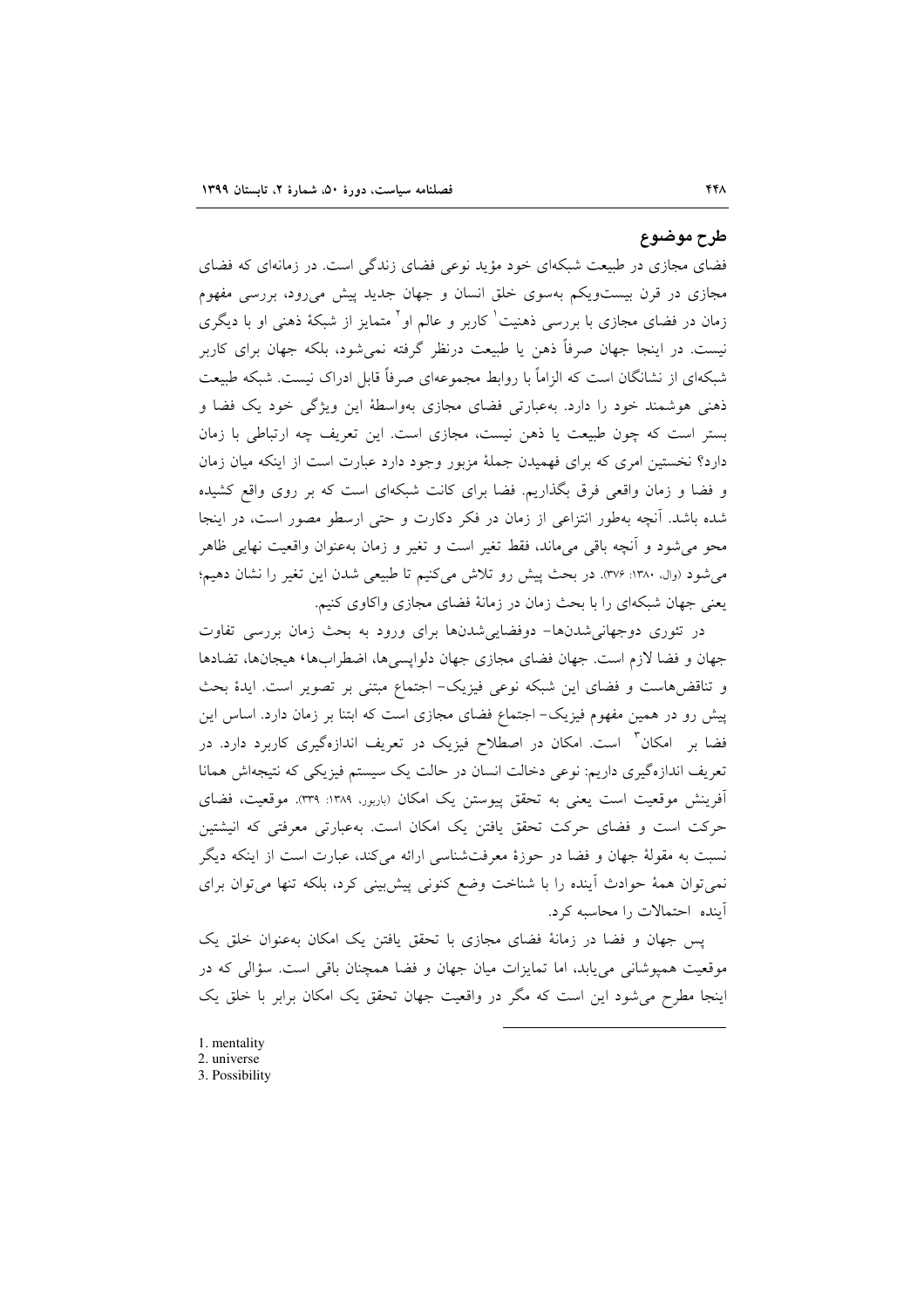موقعیت نیست؟ آیا ادبیات فضا– امکان مولود قرن ۲۱ در زمانهٔ فضای مجازی است؟

اول اینکه فضا صرفاً در حوزهٔ فضای مجازی سازندهٔ بعد سومی است که ظهور تصویر را امکان پذیر ساخت. مفهوم فضا و امکان در فیزیک نوین پایههای دوانگاری ذهن– بدن را در هم ریخت. اما در دوانگاری بدن تابع قوانین جبری است نه امکان. حال اَنکه در موقعیت کاربر ما ذیل استاتیک او نوعی پیکربندی<sup>۱</sup> شکل میگیرد. دکارت و نیوتن متفکرانی همعصر محسوب می شوند که رفتار انسان را در حوزهٔ امور انسانی جبری و قانونمند می دانند، اما باز در اينجا تفاوت اصلي رخ نمي نمايد.

تفاوت بهطور كلَّى در چهار برداشت از مفهوم فضا و زمان پیش از این وجود داشت: فضای مفهومی: در هندسه کاربرد می یافت. فضایی که در ذهن عالم انتزاع می شد.

فضای مشهود: فضایی که در ذهن شاهد با درک و اندازهگیری محسوسات سروکار داشت و به درک محسوسات توسط شاهد ساخته می شد و به محض قطع رشتهٔ محرکات حسی نابود می گر دید.

فضای فیزیک: در علم فیزیک بهعنوان واحد و ظرفی برای تمام اشخاص- اشیا و حرکات ساخته می شود که برای توجیه شبکهٔ ترتب حوادث عالم خارج- حرکات سیارات- پیش بینی خصوص و کسوف بهکار می رود.

فضای مطلق: نوع خاصی از فضای فیزیک که نیوتن بهعنوان مبنای دستگاه مکانیک خود بهكار گرفت. اين فضا به عقيدهٔ وى بدون التفات به هيچ امر خارجى هميشه يكسان و ساكن است و در مقابل فضای شهودی خود را تعریف می کند.

زمان هم به همین چهار تعبیر وجود داشت:

زمان مفهومی: زمانی که برای مطالعهٔ حرکات در دینامیک نظری بهکار می رود.

زمان مشهود: در آگاهی فرد و تجربهٔ ادراکی وی از زمان قرار دارد.

زمان فیزیک: واحدی است قراردادی برای اندازهگیری عملی زمان که حوادث بر مبنای توالي مطالعه مي شود.

زمان مطلق: به عقيدهٔ نيوتن زماني است يكسان و يكنواخت در سراسر جهان.

نيوتن معتقد بود فضا و زمان بهخودي خود وجود دارند و اندازهگيري مطلق آنها حداقل امكان يذير است (بياني، ١٣٨٨: ٧٣)، اما انيشتين با توجه به اصل اول و دوم نظرية نسبيت نتيجه گرفت زمان مطلق نیست و بسته به سرعت ما تغییر می کند. این تعبیر از زمان بازتاب فراگیری در حوزهٔ معرفتشناسی داشت. هرچند از نظر نیوتن زمان مملو از ناشناختهها و اسرارآمیز بود، اما رخدادها در درون آن براساس قوانین حرکت بهوقوع می پیوستند و فرد شاهدی بی اراده و

1. embodiment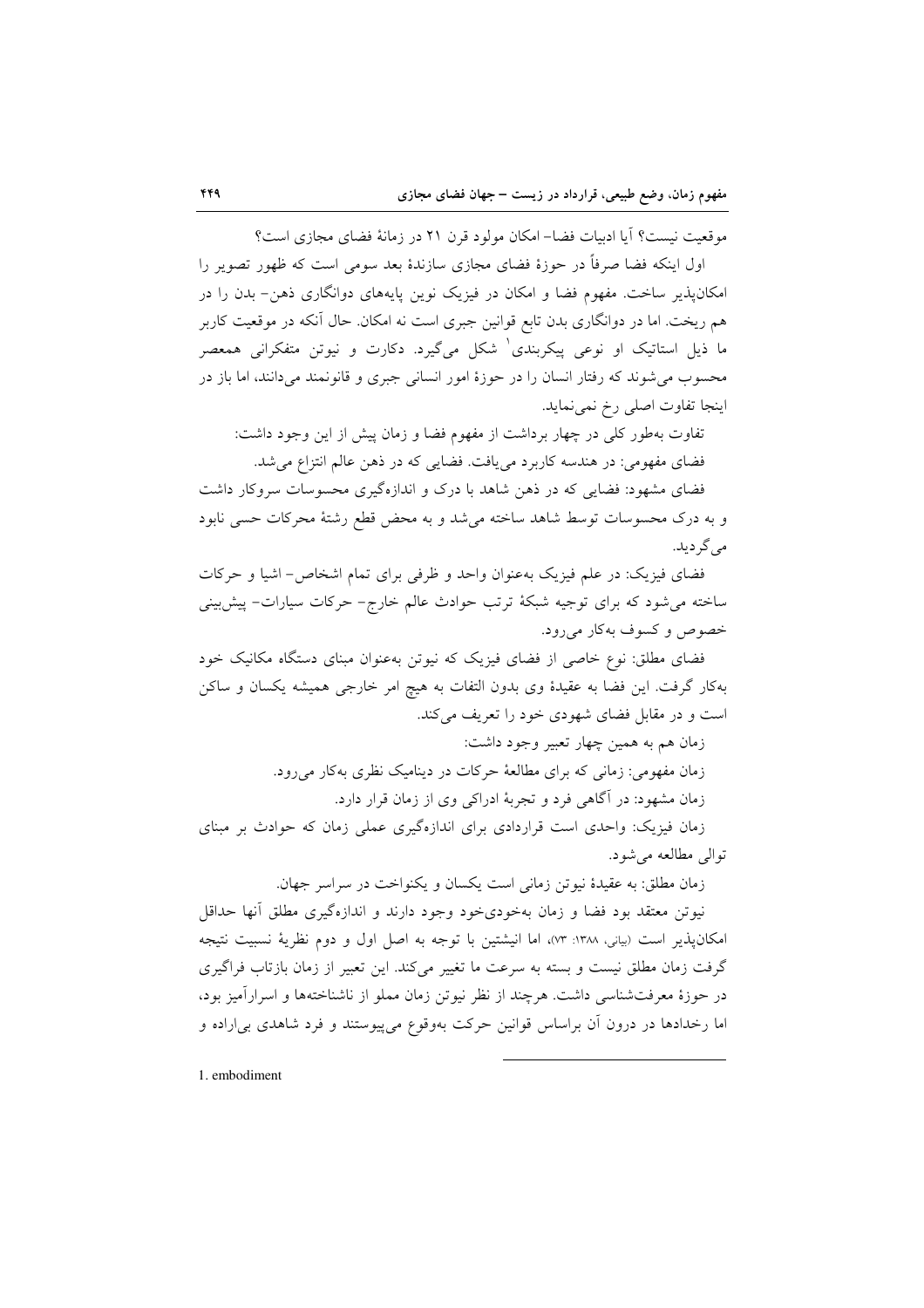تنها ناظر بود. اما در جهان انیشتین فضا و زمان صحنه را پویا میکرد و به فرمهای عجیبی خم می شد و انحنا می یافت. بهعبارتی فضا و زمان وجود مستقل ندارند، بلکه وحدت- جایگاهی دارند، یعنی با پیکربندی سروکار داریم که دیگر انتزاعی نیست، بلکه تغیر دارد. با این مقدمه به سراغ بحث خود یعنی زمان در فضای مجازی می رویم.

## زمان و پيوستار فضا: موقعيت كاربر و آن (لحظه)

در شبکهٔ جهان مجازی تعبیر اول از زمان در بحث فوق تعبیر «اَن- کلیک» است. در هر کلیک در هر آن یا لحظه پنجرهای گشوده میشود و افق یا چشمانداز جدیدی پدیدار میگردد. این زمان مبنای فیزیک و ریاضی دارد. بحث را با بررسی یک قانون قدیمی شروع می کنیم؛ قانون عليت. آيا در فضاي شبكه اين قانون كاربرد دارد؟

براساس ساختار علی جهان، با در دست داشتن شرح کاملی از حالت کل جهان در زمانی خاص، به کمک قوانین می توان هر واقعهای را در گذشته یا آینده محاسبه کرد. این نظریهٔ مکانیکی نیوتن بود که لاپلاس آن را تحلیل کرد. طبق این نظریه شرح حالت آنی جهان، نهتنها موقع مکانی هر ذرهای در جهان، بلکه سرعت اَن ذرات را نیز در بردارد.

اما این زمان آنی در فضای نت، لحظههایی میشود که در درون خود براساس نوعی تابع عمل می کند، یعنی توزیع احتمالاتی که در واقع نوعی گشودگی در موقع مکانی ایجاد می کند که این گشودگی در فکر محض و قابلیتهای جدید هوش انسان جریان دارد. این جمله به چه معناست؟ وقتی کلیک میکنیم، این کلیک برحسب زبان ریاضی خود نوعی توزیع احتمالات گزینههای ممکن است در موقعیت کاربر، او با زبان ریاضی بی آنکه ریاضیدان باشد یا دارای دانش ریاضی باشد، خودبهخود حرف میزند؛ فکر ریاضی یعنی الحاق به گروه و دستهای از توابع که این توابع در سطح رویین خود در قالب تصویر نمایش داده می شود.

این لحظههای آنی دیگر تعیینکنندهٔ موقعیت کاربر برحسب فیزیک ذرهای نیستند، بلکه در اینجا نوعی نسبیت عمومیوجود دارد، مقادیر کمیتها به شکل توزیع احتمالی خاص معین شدهاند. از ارگان یا پیکربندی سخن گفتیم، اینجا دیگر ماده وجود ندارد، در واقع آنچه هست، برحسب نظرية نسبيت عمومي نوعي ميدان است. ميدان نمايندة انرژى و ماده نمايندة جرم است. در نظریهٔ نسبیت، ماده نمایندهٔ مخزن عظیم انرژی است و انرژی خود نمایندهٔ ماده. بهعبارتی، در میدان، ماده به معنای ثوابت وجود ندارد، بلکه سیالیت و شدن نوعی حرکت را ایجاد می کند.

این نوع حرکت در طول زمانهای آنی برحسب بارگذاریهایی که اتفاق میافتد، مکثهایی را ایجاد می کند که در واقع این همانی ماده و انرژی را در بحث «بار» نشان می دهد.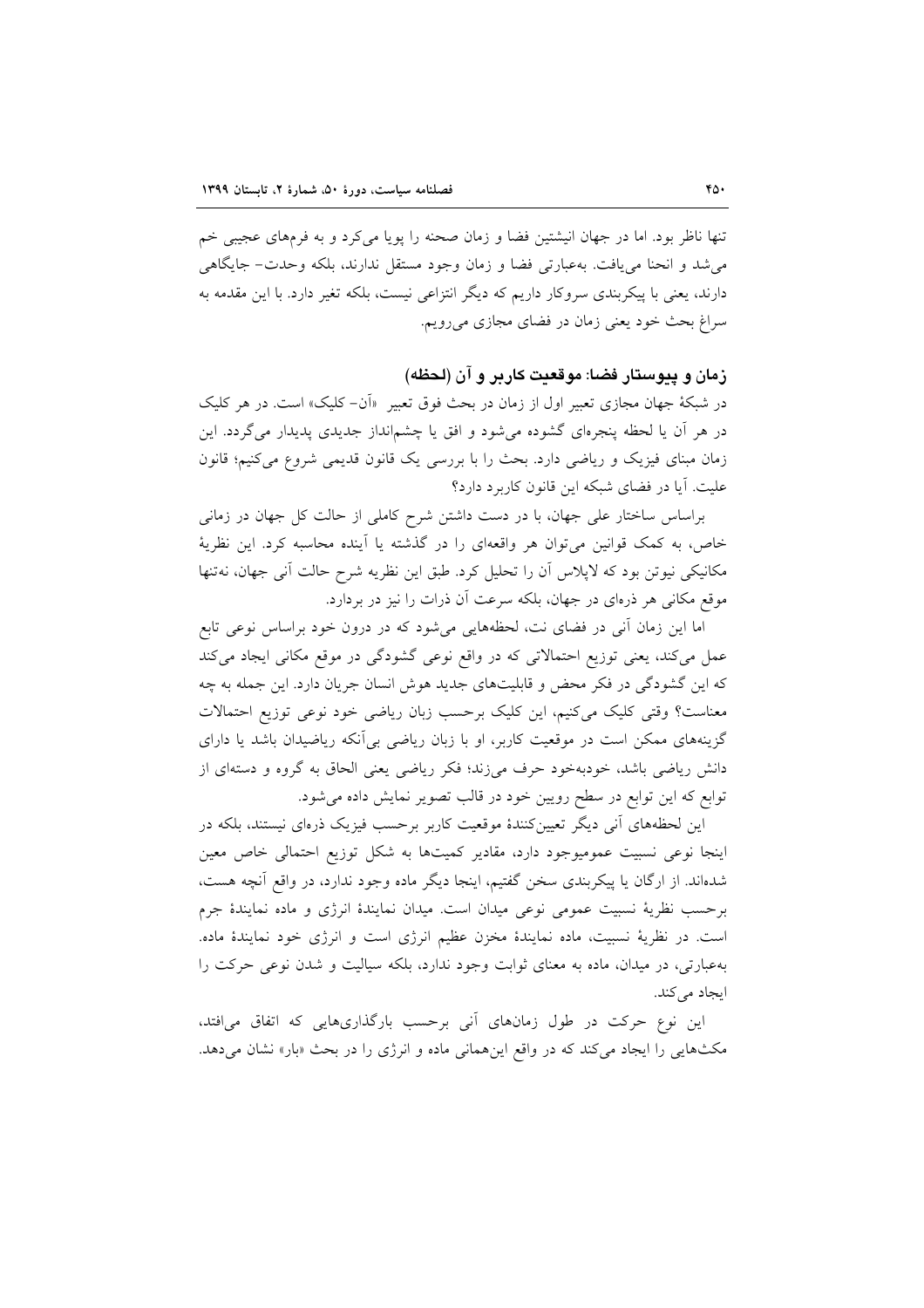پس نتیجه می گیریم میدان در واقع نوعی سیالیت را که در فکر محض شبکه ایجاد شده است، به موقعیت کاربر انتقال میدهد. این انتقال نوعی پیوستار ر اایجاد میکند. شبکه ادامهٔ بدن کاربر هست و نیست:

پیوستار ایجادشده فضایی را شکل میدهد که این فضا کاربر را یکهتاز صحنهٔ همهٔ رویدادها نشان میدهد. این اطلاق در وضعیت نسبی او سیالیت را دامن می زند. کاربر در نوعی فضای اوهامگونه فرو می رود. این فضاست که برای او موقعیت ایجاد می کند: امکانها لحاظ مى شوند. برحسب اطلاعات دادهشده پيامدها برحسب درجات احتمالي معلوم مى شوند. اين فرمولبندی که در درون تھی به زبان صفر -یکی است، در عمل نوعی انسان جدید می سازد.

## تكوين و تجديد نامتناهي: تهي و جريان زمان لحظهاي

اگر بخواهیم زمان لحظهای را در شبکه نشان دهیم، لازم است توضیحی در مورد مبنای ریاضی و فیزیک آن داشته باشیم. این توضیح ما را وارد مبحث تحلیلی و آنالیز میکند. نظریاتی که روش تحلیلی آنها عناصر را بهصورت تجربی از طریق مشاهدات کشف میکند و شاخصههای عمومی را ناشی از فرایند طبیعی میداند که به فرمول بندی روابط ریاضی منجر می شود.

بهنظر می رسد این فرایندهای طبیعی در فاصلهٔ زمان خضا-نور ما را به اثبات نوعی فضای تھی رهنمون میکنند؛ فضایی که دارای حرکت است. بهعبارتی اگر ثابت کنیم در فضای تھی حرکت جریان دارد، أنوقت میتوانیم أنچه انیشتین نتوانست در مورد اتر به اثبات برساند، دوباره موضوع بحث قرار گیرد. میان آنچه دیده می شود و آنچه دیدنی نیست (امر موهوم)، تهی را فرض میگیریم. تهی در اینجا فضای معلق یا خلأ نیست، یعنی آنچه انیشتین پیوستار نااقلیدسی می نامید، نیست، بلکه حرکت در تھی در قالب جریان بازسازی می شود. این جریان دارای میدانی است. این گرانش نه نور است نه فضا، نه زمان، نوعی غایب است؛ آنچه عدم و لاوجود است. جهت خلق در این میدان است. جهت و برداری که ناورد است. جریان حرکت در تھی را می توان بهعنوان بعد چھارم در المان جھان خط نشان داد. المان طول دی اس بیانگر نحوهٔ ارتباط رویدادهای فیزیکی در فضا زمان چهاربعدی است: رویدادهایی که نورگونه بهنظر می رسند، اگر به دی اس متصل باشند. بعد چهارم در تهی جریان دارد که در فضا–نور–زمان حاضر است و تأثیر می گذارد، اما تهی است. این تهی در مجموعهٔ ریاضیات فازی قابل پیگیری است، زیرا متضمن ابهام است.

## استاتیک و جریان زمان لحظهای

صفحهٔ تقارن را درنظر بگیرید، در این صفحه شیء به دو نیمه تقسیم میشود و هر کدام از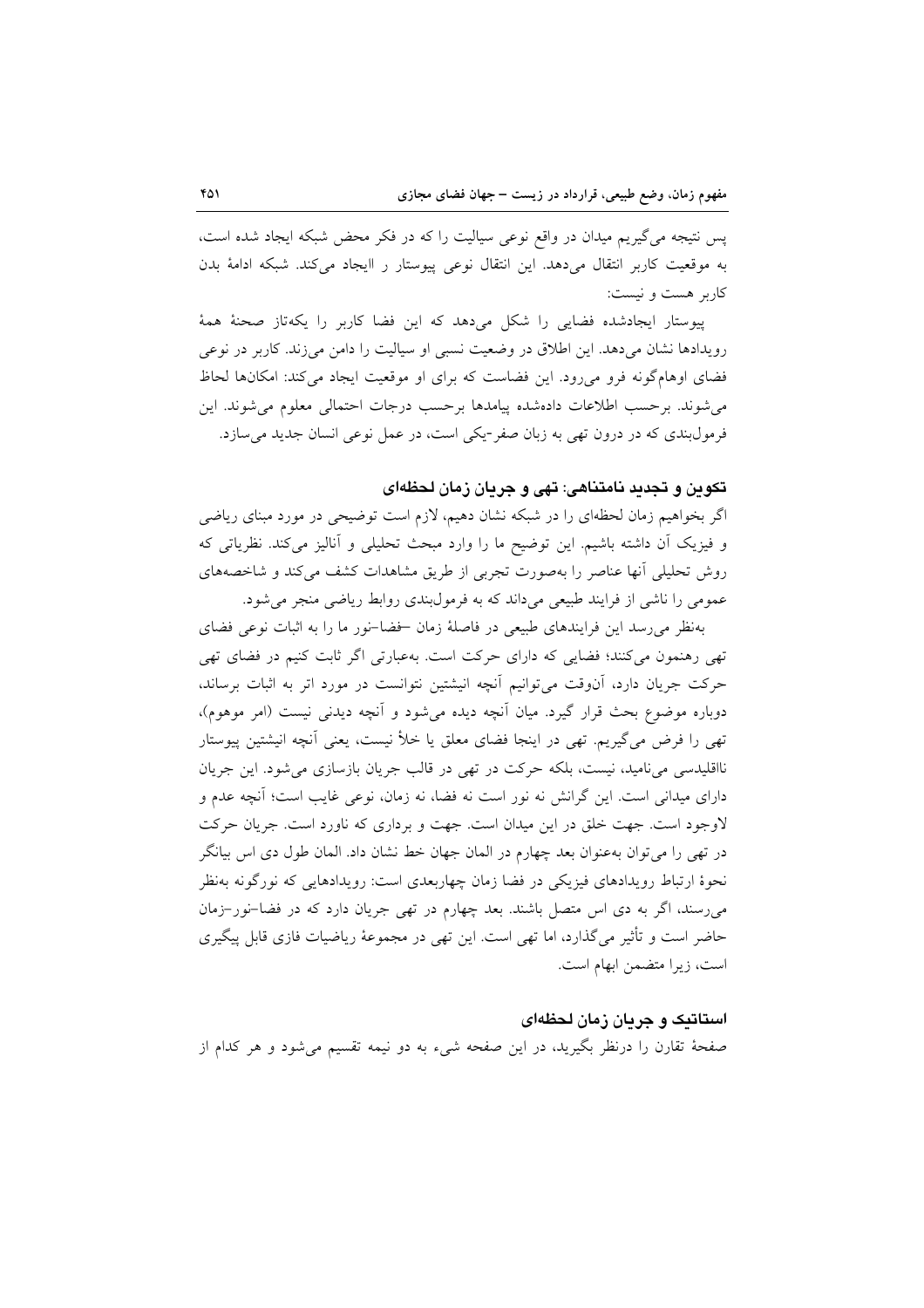تصاویر آینهٔ تصویر دیگر است. این تصویر از جرقه در آینه یک واحد الگویی شکل میدهد و اين الگو تكرار مي شود. وقتي جرقهها به آينهٔ M و به سمت آشكارساز D باز مي تاباند، زمان تیک قابل درک می شود، اما این رویدادها در دو بعد فضایی با جفت مختصاتی خود اگر مختصات را يهنه درنظر بگيريم، يک بازهٔ فضايي ايجاد ميکنند. اين بازه در سه بعد فضايي به یک میدان و پیوستار تبدیل می شود.

تکوین این میدان برحسب هندسه اقلیدسی است. نقطه و خط راست و در حرکت شتابدار طبق بحث گاليله منحنى مى شود. تكرار اين الگو، رويدادها را در جهان نقطهها نمایش میدهد. پس نااقلیدس میتواند نباشد، بلکه جهان نقطهها در اثر گرانش تهی منتقل میشود، جرقهٔ نوری در جهان نقطهٔ X ،Y ،Z ،T تولیدشده برحسب تهی در جهان نقطهٔ بپرین آشکار می شود. بهعبارتی، از حلقهٔ بین دو دایرهٔ همهرکز به روی خودش که یک دایره را در جهت مثبت و دیگری را در جهت منفی حرکت میدهد، دستکم دو نقطهٔ ثابت دارد. وقتی دو نقطهٔ ثابت در دایرهٔ هندسی متشکل از جهان نقطهها را درنظر بگیریم، فاصلهٔ شعاع تا محیط دايره بي نهايت خواهد بود.

اما در فرایند بین دو دایره صفر تا صفر بعدی نوعی پتانسیل ربایشی در تقارن کروی دیده می شود، این ربایش از کجاست؟ در واقع اینجا همان تهی است؛ تقارن را برهم میزند و با وارد کردن یک القای مغناطیسی ثابت B در میدان میشکند. پراکندگی تقارنها و ذرات در این تقارن کروی نشان میدهد که برهمکنشی قوی در فضای سهبعدی تقارن دارند، نوعی پایستگی در میان زوج وجود دارد؛ جریان دوتایی صفرویک.

این پایستگی در برهمکنشی قوی ذرات مولد گروه یا انتگرالهای فضایی می شود. این کار به یک جبر جریان دارد؛ نظم تعبیهشده در نامتناهی میدانهای متقارن در قالب گروه تقارنها شناسایی می شوند و جریان می یابند، سپس تحت انتقال قرار می گیرند.

این نمونهای از حرکت دایرمای صفر و یک در پیوستار است که حد را می شکند و نامتناهی را نشانه میرود.

این وضع ایدهآل نیاز به آزمون دارد. این بحث و انتقال چرخش منشأ حرکت تقویمی توماس است که در جملههای مربوط به جفتشدگی اسپین (تکانهٔ زاویهٔ ذاتی ذره ) در فیزیک هستهای ظاهر میشود. در اینجا در فیزیک هندسه شبکه به زبان ریاضی نوعی تابع نقطهای تابعی که مقادیرش نقطه هستند، شکل میگیرد. در این تابع تصویری از جهان نقطه حاصل می شود که تحت عمل تصویر کردن ناورد است. این جهان یک چهار بردار می سازد، بنابراین سازگاری بعد از دسترسی به توزیع صورت میگیرد. این توزیع خدمات یا سرویسها براساس معادلات ریاضی در زبان صفر و تھی هنگامی فرد را در شبکهٔ محض قرار میدهد که از او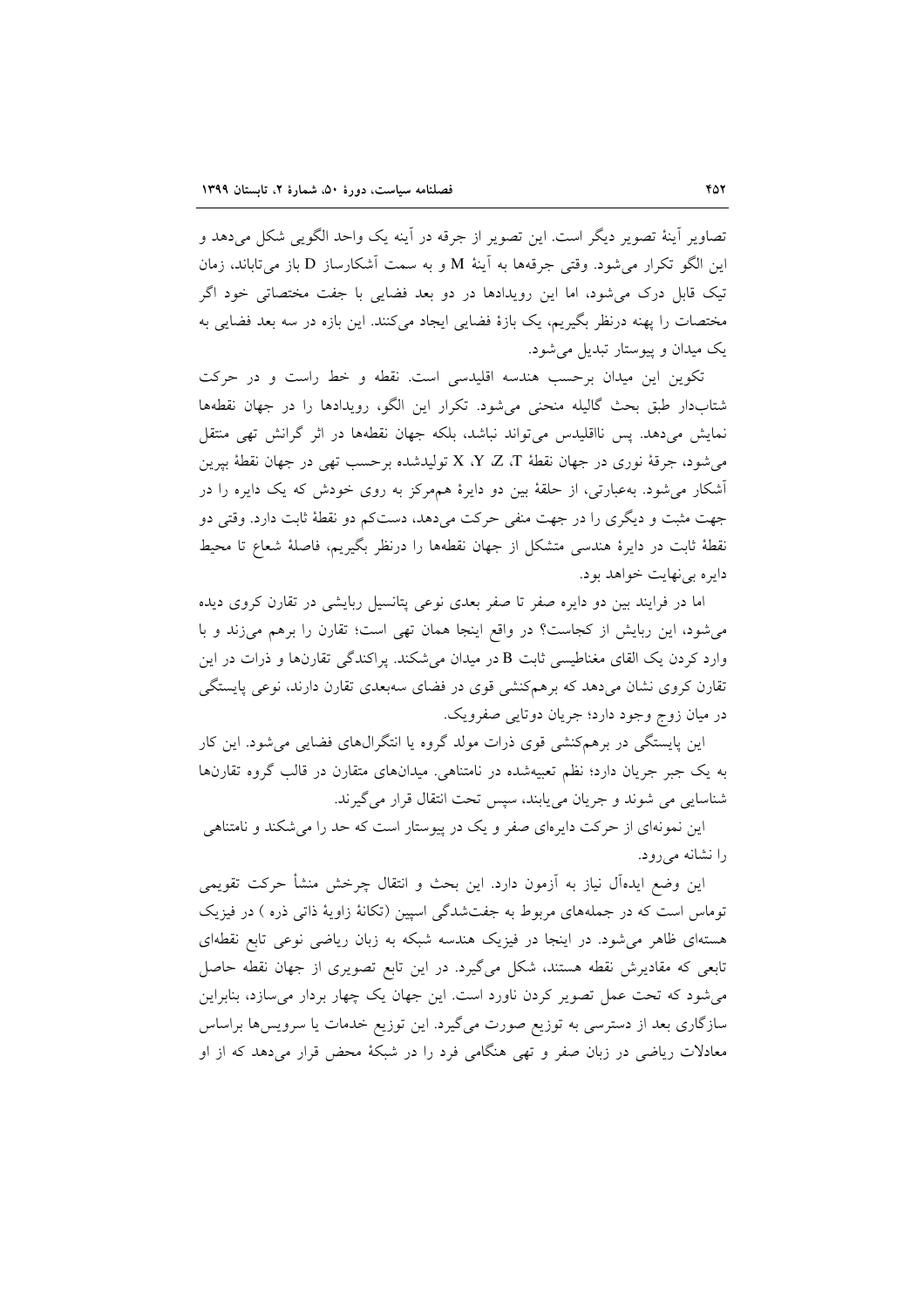می خواهد در استاتیک خود سازگاری ایجاد کند. این سازگاری با مطلوبیت در راستای اشتقاق و مشتق گیری حاصل می شود.

به این ترتیب تکوین در تھی است و تجدید در پایستگی که دو زوج صفر و یک در مختصات و بهینهٔ آن را بهوجود میآورند. بقای زوج در روند بهسوی نامتناهی بهواسطهٔ تقارن بهوجودآمده در انتگرالی است که نزدیک به صفر است. در تهی رابطهٔ صفر در اشتقاق از نسبت نوعی از زمان لحظهای را ایجاد میکند که این زمان هنگام ورود به بعد سوم جریان مي شو د. پس آنها به حرکت مستمر يعني جريان تبديل مي شوند.

# مفهوم جريان زمان در فضای مجازی

در فقدان ماده برحسب اصل بقا و پایستگی زوج در لحظهٔ جریان تجدید بهصورت بی&ایت وجود دارد. اما در سپهر معرفتی معلق شبکه نوعی گزاره نیز شکل می گیرد؛ یعنی در جهان شبکه نوعی از نشانگان و زبان تصویری با استاتیک کاربر هم ارتباط می پابد. در واقع گفته شد شبکه ادامهٔ کاربر نیز است. در اینجا به این نکته اشاره میکنیم که شبکه بین کاربر میل او در واقع درگیر می سازد. و نسبت به امکانهای موجود یا غیرموجود تمامیت دارد. نوعی از انطباق و سازگاری در وضعیت بهوجود می آید. این سازگاری با مطلوبیت در راستای مشتق گیری حاصل می شود.

در اینجا این تئوری به ما میگوید حیات در فضای مجازی طبیعتی را ایجاد میکند و ذهن را در درون ذهن میبرد. در واقع جهان مجازی نسخهٔ دیگری از جهان در ذهن است، زیرا برنامهنویسی برحسب قواعد ریاضی است و ساختار فضا در فضای مجازی براساس میدان و ذهن كوانتومي ساخته مي شود. در اينجا مفهوم قرارداد بيش ازييش برجسته مي شود.

#### مفهوم زمان تجاری در فضای مجازی

بهغیر از تبلیغات آنچه در فضای مجازی ذیل زمان تجاری مطرح میشود، تجارت زمان است. تجارت زمان نوعی بده -بستان است. میان کاربر و مبلغان فرهنگی سیاسی اجتماعی و تاجران، هر آنكه در اين فضا مي خواهد فراوردهٔ خود را تحت عنوان داده يا كالا به رقابت بگذارد.

زمان تجاری زمانی است که در واقع تجارت ثانیه ثانیهٔ تولیدات انبوه فرهنگی را فقط در صورتی می تواند به مصرف انبوه راهی کند که از ساختار ناخودآگاه در غلبهٔ تصویر بر کلمه سود جوید، فروش نیست، بلکه فراغت نیز هست. پس میبینیم زمان تجاری بن،ایهٔ بحث معرفتشناسی زمان در تئوریای است که می خواهد حیات فرهنگی واقعی را با رقابتهای درونی فضای مجازی که تحت عنوان شبکه مطرح میشود، به نزدیکی برساند تا هویتهای يايدار فرهنگي ايجاد كند.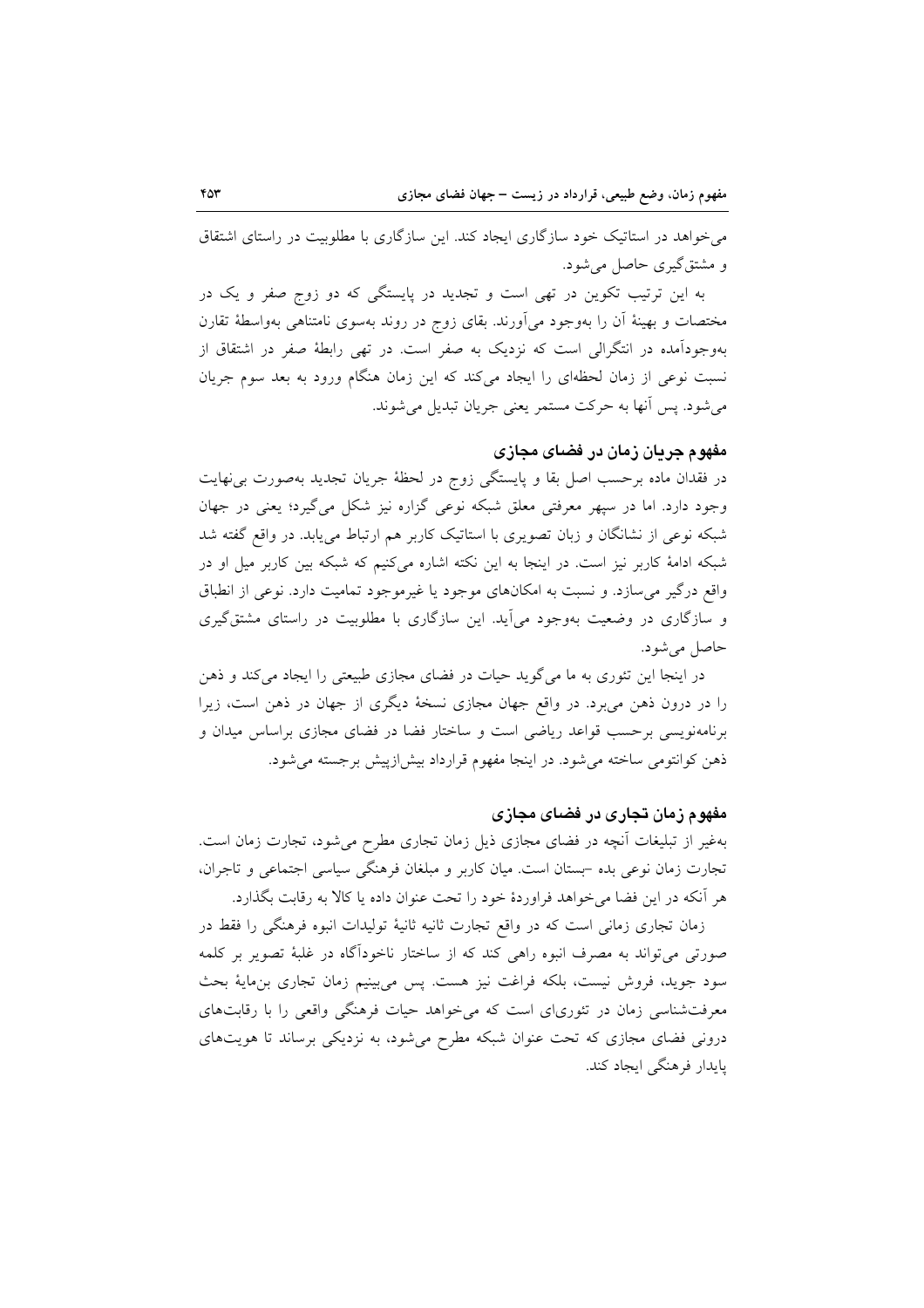یس فضای مجازی چنانچه در قالب سبک و الگوهای فرهنگی نسبت به عقلانیت زمانهٔ خود زمان را در اختیار دارد.

## مفهوم زمان بەمثابهٔ زمانهٔ فضای مجازی

در شروع قرن بیستویکم با تئوری جدیدی روبهرو هستیم: تئوری بازی. در واقع اگر بخواهیم به تئوری دوفضایی شدن و تئوری بازی نقبی بزنیم، لازم است بگوییم بازیها بیش از سنجش رفتار اقتصادی افراد با الگوهای فرهنگی سبکهای زندگی مطابقت دارد. امروزه واژهای به نام طبیعت فرهنگی طرح می شود. طبیعت فرهنگی بهعنوان همزیستی نبرد بیپایانی است که بین طبیعت در برابر تربیت یا ژنها در برابر محیط مطرح است. در سال ۲۰۰۵ کتابی بههنگام ارائهٔ نظریهٔ بازی چاپ شد که در آن روانشناسان تکاملی ادعا میکردند تطابق های روان شناسی بهصورت بخش بخش کامپیوترها برای هدف خاص ایجاد شده است. در واقع هرچند این تئوری نیز مورد انتقاد قرار گرفت، اما انسان جدید ذیل تئوری جدید که لازم بود در بازتولید سرمایه در نظام سرمایهداری تحت کنترل و برنامهریزی برای مصرف قرار گیرد. زمانهٔ فضای مجازی و زیستجهان آن، یعنی پارادایم علم و فناوری، عقلانیت تکنولوژیک، فضای مجازی وجهان زندگی شبکهای، زبان ریاضی جهان شبکهای، فضا، استاتیک کاربر، متافیزیک و معرفتشناسی زمان در جهان شبکه (مفهوم افق)، لایتناهی و صفحه (پیوستار و میدان).

#### مفهوم قرارداد تصويری در فضای مجازی

اما بازنمایی و نموداری شدن جهان در حقیقت سلسلهای از روابط جدیدی را میان ذهن انسان و جهان بیرون اعتبار می بخشد که صرفاً بهمثابهٔ بازتاب و تصویر جهان نیست، بلکه بر امکان فهم و ادراک جهان در قالب تصویر دلالت دارد. منظور از بازنمایی صرفاً نشان دادن تصویر نیست، بلکه نموداری از فرو کاستن جهان به یک سلسله معیارها و هنجارهای خاص است؛ تصویری که پیکربندی را میان زندگی واقعی و شبکه ایجاد میکند.

زیست فضای مجازی زمانهای است انباشته از مفاهیم داده و سرعت، نور، رنگ و جذابیتهای هوش در تکنولوژی در این زمانه، ما از مفهوم زمان تجاری صحبت میکنیم؛ زمانی که تاراج میکند و به غارت میبرد آنچه را که کالای فرهنگی نامیده میشود. سخن از سریسازی و تولید انبوهی است که مصرف تبلیغاتی دارد، اما این غلبهٔ تصویر بر کلمه نوعی از تفکر تصویری را رقم زده است که متناسب با هوش در تکنیک است.

کاربست مفهوم بازنمایی در مناسبات زندگی روزمره اینگونه توضیح داده میشود که حضور فراگیر و مداوم تصاویری که اطراف ما را فرا گرفتهاند و انسان را بهسوی نوعی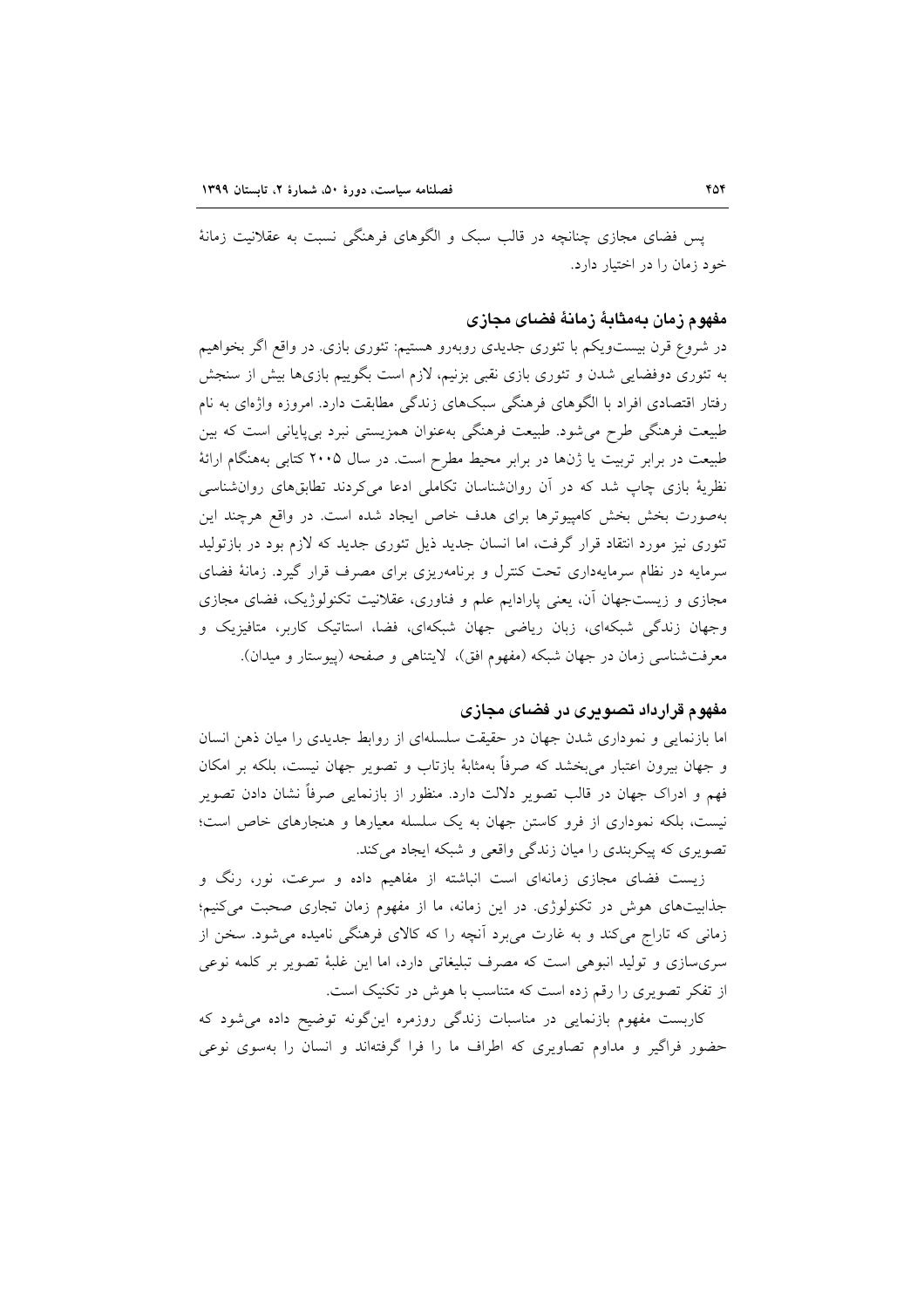خیال پردازی دوگانه سوق میدهند. خیال پردازی که توسط تصاویر در ما قوت می گیرد، ما را در جهانی سکنی می دهد که در وجه اول انتزاعی است. همچنین در ناخودآگاهش بی ارتباط با نسبتها، سیاستهای بازار و مصرف گرایی را تعقیب می کند.

این شکل از غلبهٔ تصویر، با هجوم انبوه اطلاعاتی که میل را مخاطب خود می سازند، در قالب نوعی تداعی، نوعی تظاهر به آگاهی، نوعی از آدمی بودن را شکل میدهد که به نقل از عاملی در انسان تودهای (خوزه اورتگایی گاست)، انسان کمی (برنارد رونز)، انسان تکنیکی (مايلز) مورد بحث قرار مي گيرد. اين تظاهر به آگاهي أنقدر انضمامي مي شود كه وقتي به فرد گفته مي شود: پيشرفت/ او خواهد گفت ماشين.

این انسان و این نوع از آدمی بودن، نوعی انسان منتشر است، چراکه تصاویر، بهواسطهٔ تداعی با تکثیر معانی که پیشاپیش براساس منطق خواست و میل، سازماندهی و گزینش شدهاند، ترس، رنج، کنجکاوی و شور را در لحظههای آنی برای ما ایجاد می کنند و فرد را به انسانی منتشر بدل میسازند که مصرفکنندهٔ این تصاویر بالاخره مصرفکنندهٔ کالایی خاص است، بی آنکه گفتوگویی در جریان باشد، فرایندی که فرد را به سمت مصرف کالای خاص سوق میدهد، بی آنکه تحلیلی اتفاق افتد، در متن جریانی یکسویه است که گوی او را اسیر مى سازد.

نتیجه آنکه، امکانهایی که فرد در زندگی روزمره در اختیار دارد تا بتواند تأمل و تفکر را در معنای اصلی در زمانی بهکار گیرد، از بین میرود و وی برده و خدمتگزار تصاویر میشود. هرچند گفته مي شود بهواسطهٔ تصاوير مي توان اذهان نقاد ايجاد كرد:

«فرض بر آن است که ما ذهن را آزاد میکنیم، درحالی که صرفاً او را در باتلاق جهانی انباشته از تصاویر و دغدغهٔ امور فنی زمینگیر میکنیم. شهود حسی قطب مقابل خردورزی است؛ رتداعی انگارهها کوچکترین امکان دقت و انتظام اندیشهٔ منطقی را از میان برمیدارد. نباید تصور کنیم که فرد مطلقاً آزاد است که همزمان هر دو بازی را پیش ببرد و هر دوی این ابزارها را به شکلی برابر بهکار بگیرد، زیرا هریک از آنها بهگونهای ژرف فرد را تحت تأثیر قرار مي دهند» (ايول، ١٣٩١: ۶۷۲).

بنابراین، تصویری شدن جهان در شیوهٔ زندگی روزمره، نوعی از تأمل را ایجاد می کند که وی را در نهایت زمینگیر میکند، چراکه فرد در انبوهی از تصاویر غرقه میشود و این تصاویر امکان پیش بردن بازی زبانی های همزمان تأمل و تفکر را ندارد و بالاخره وی را دچار نوعی انتشار و سردرگمی میکند. کیفیت بهکار بردن دنیای مجازی است که براساس آن هدف آموزشی، چگونگی نظارت بر قاعدهمندیهای معطوف به بدن منتشر در حیطهٔ فهم، ادراک، نگرش و رفتار است.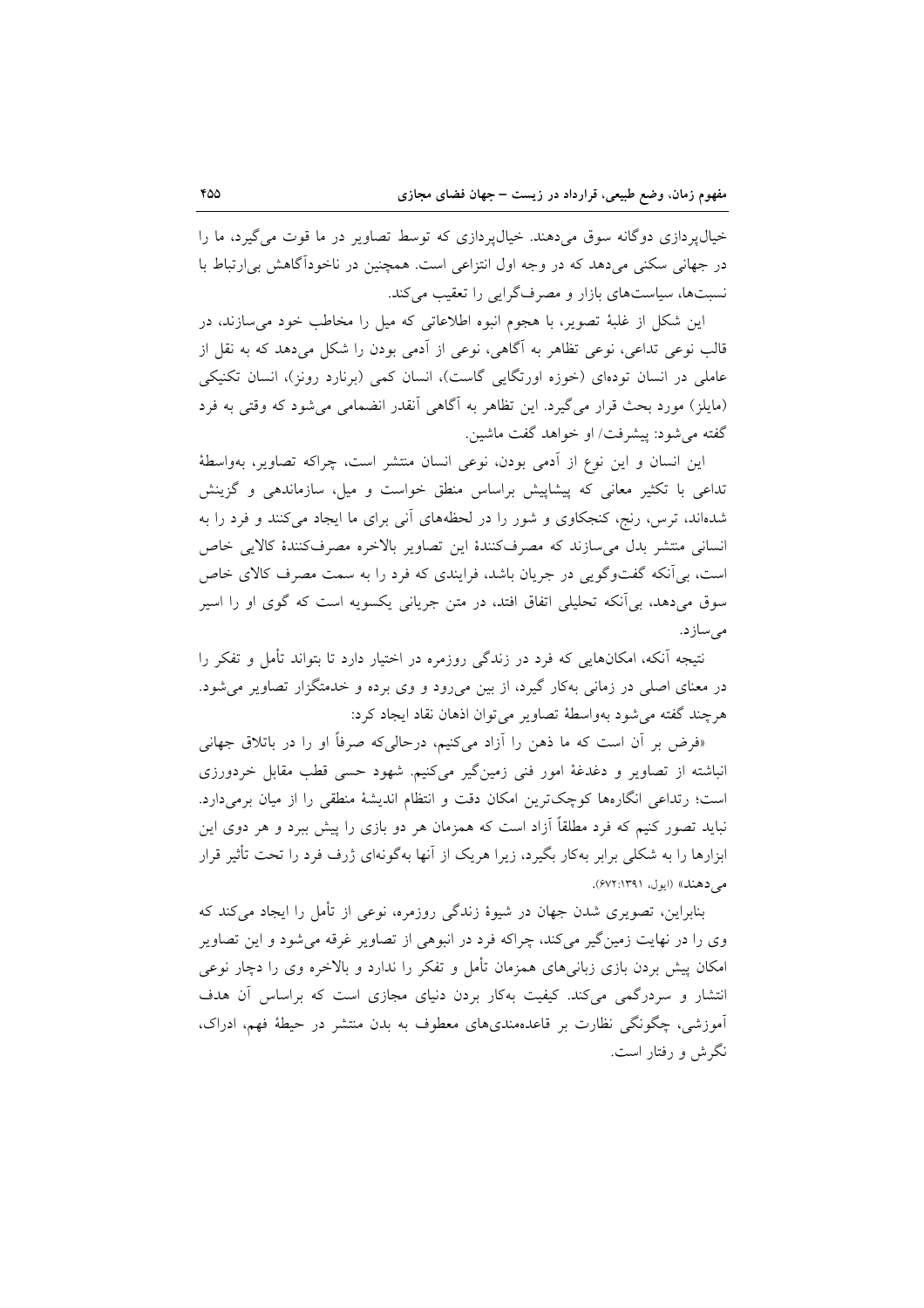این قاعدهمندی دربردارندهٔ نوعی نظم است که تنوع و تفاوت را بهواسطهٔ بحثهای نشانهشناسی می پذیر د. مسئلهٔ مورد بحث این است که همواره رابطهٔ دوسو پهای میان بدن منتشر و اضطراب دیده می شود، طغیانهای مزبور نیازمند تربیت میل در سایهٔ نظارتی آموزش،حور است که حریم را در شبکه نیز مورد حمایت قرار دهد. نظارت در این بحث با کنترل تفاوت دارد، سرعت پذیرفته می شود، اما خود میل موضوع تحلیل است. در این وضعیت تربیت مدنی بدن منتشر صرف نظر از نوعی قبض و بسطهای غیرعادی ذیل نوعی توالی مورد مداقه قرار می گیرد. بنابراین، بخش دوم بحث نظارت بر تبلیغات یا آموزش را پیش میبرد، بهطوریکه از حیطهٔ فهم آغاز میکند، در ادراک تفسیر می شود و به نگرش می رسد تا رفتار را قاعدهمند ساز د.

اینکه دانش چگونه کاربرد پیدا میکند. این فرهنگ جدید انسان جدیدی را هم پرورش داده است. استاتیک این انسان، جسمانیت او، ذائقه و امیال او و هر آنچه مربوط به انسان است، تغییر پیدا کرده است، گویی لازم است تعریف دیگری از انسان مطرح شود؛ تعریفی که متناسب با زیست جهان این انسان در قرن بیستویکم باشد.

# وضع طبیعی و فضای مجازی

نظامهای هوش مصنوعی بر پایهٔ تجربه، دانش و الگوهای استدلالی بهوجود آمدهاند؛ آنها هوشمندی طبیعی هستند. سازوکار هوش مصنوعی در شبکه خود را در قالب گزارههایی مطرح می سازد که بهنوعی حاصل ضرب دودویی است. درلخت، دودویی است و در ساخت موقعیت نوعی هوش اجتماعی را ایجاد میکند. در هوش اجتماعی فرایندهای استدلال، رفتار، عمومیت و خلاقیت در سپهر معرفتی معلق شبکه بهصورت نوعی گزاره قابل دریافت است. دستیابی به این هوش در شبکه براساس بحثهای گذشته امکان پذیر است. اگر بخواهیم ثابت کنیم که همهٔ اعداد طبیعی خاصیت ویژهای دارند، برای مثال خاصیت تهی، این نخستین گام استقراست. گفته شد که عدد صفر خاصیت تهی دارد.

در واقع احتمالات او را در فضایی از تصور آزادی قرار میدهد، اما در واقع او محصور شده است. پس شبکهٔ بدن کاربر هست و نیست. بازگردیم به بحث اولمان بحث نظم، اینچنین نظمی درایوخه خود را فاقد مسئولیت اخلاقی و قانونی نشان میدهد. در واقع به زبان تصویر تمام جهان طبیعی، برای ما آنجا قرار دارد. آنجا در دسترس می شود یا از دسترس خارج می گر دد.

پس وجود کاربر، با توجه به مقولهٔ بار و میدان خطر این را دارد که در سیالیت مدام فکر او را تمییز کند، اتمیزه شدن رادیکالیسم را در او ایجاد خواهد کرد، زیرا همواره او یک آنجایی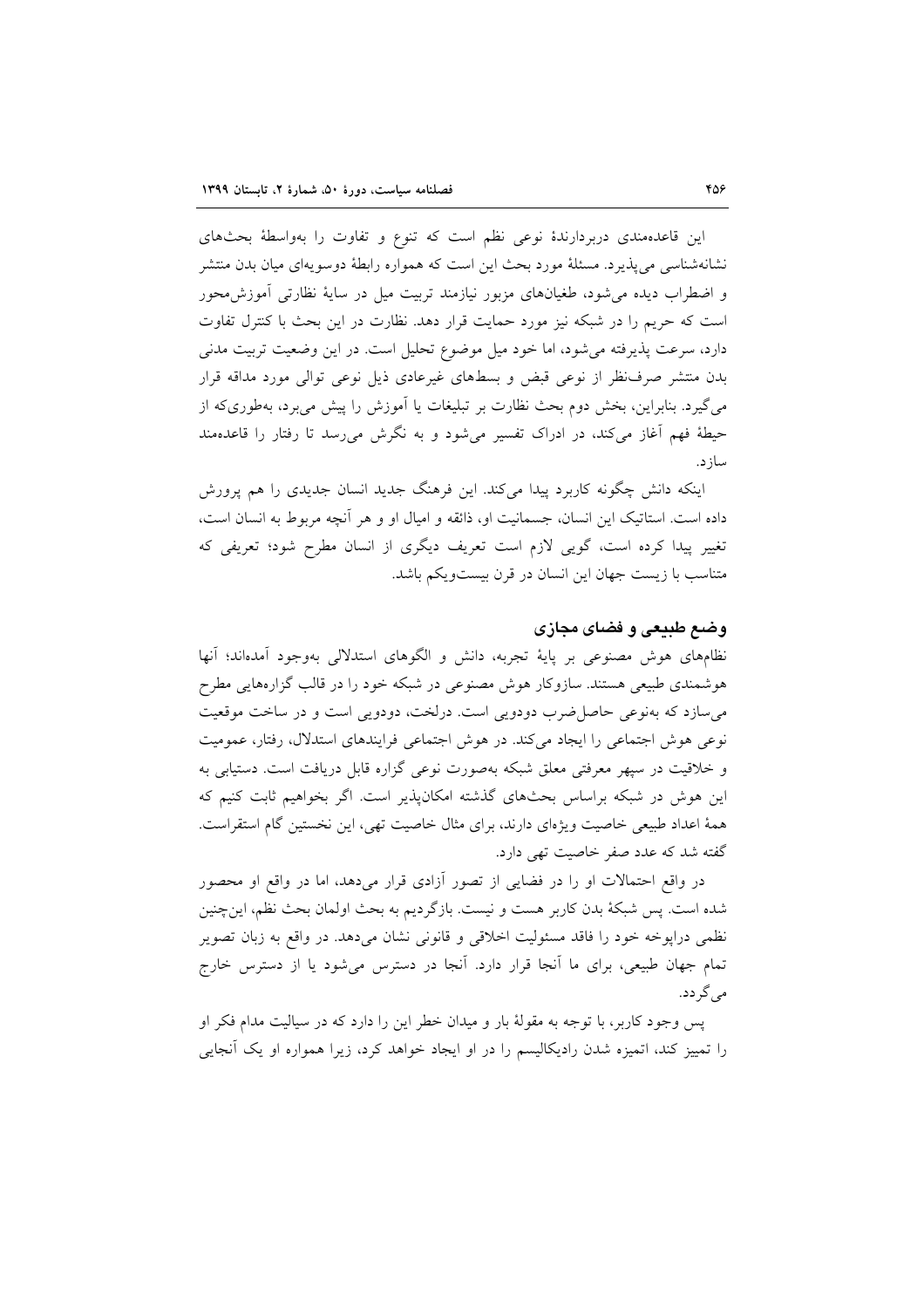شده که در واقع وجود ندارد و وجود طبیعی را جعل و مجاز کرده است. تعریف این وجود مجاز این است، وضع واقعهای اتمی که با کلیک و بارگذاری به امکانهای تحققیافته بدل می شوند. در اینجا هر گزاره با کلیک باز می شود.

### نتىجەگىرى

وضع طبیعی و مفهوم قرارداد و زمان هنگامی در فضای مجازی با سیاست پیوند میخورد که از بحث ایدئولوژی فاصله نگیریم. در فضای مجازی ایدئولوژی نیز تصویری و نوعی نمایش دادن است. آموزش ایدئولوژی و نت و تربیت ذهن کاربر براساس نمایش است. تداعیها در دادههای دریافتی بهواسطهٔ محرکهای حسی–بصری نوعی از آموختن درونی را بدون اطلاع و آگاهی رقم میزنند. در اینجا با بحث عشق جهانی فروید و گروههای دوستی روبهرو میشویم. عشق جهانی مبنای سود داشتن و میزان منفعت داشتن فردی است.

از فیزیک چگونه سود نتیجه گرفته می شود؟ نظریهٔ اطلاعات کوانتومی که براساس آن یک كوانتوم توضيح داده شده است. در نظرية بازى تبلوريافتهٔ رياضيات مى تواند واسطهاى جهت ادغام اقتصاد و روانشناسی، انسانشناسی، جامعهشناسی بههمراه زیستشناسی و فیزیک باشد. در واقع ما با سؤال ابتدایی خود به یک بحث اصلی رسیدیم. طبیعیسازی در جهان شبکه چیست؟ در جهت حرکت عقربهٔ ساعت سیس در جهت مخالف حرکت عقربهٔ ساعت زمان در دورانی معنا داشت. این همان علامت مکث در نت است. از این حرکت ساده چه می خواهیم بفهمیم؟ کاربر براساس هوش روی در ساختار فضا فرایندی را طی میکند که به کمک تصاویر فکر میکند. فکر او تابع منطق فرمولهکردنی دیگر نیست که به زبان ریاضی برنامهنویسی شده است. بلکه سؤال این است که چگونه ریاضیات مبنای پدیدار میشود؟ پدیدار شدن به این صورت است که همانند دوران کودکی ناخودآگاه درگیر پیدا کردن اشکال یا صورتهای مخفی در نقاشی یا ابرها میشود. اشکال شبیه به آن در ذهن کودک مجسم می شوند، هنگامی که این اشکال یافته می شوند، آنها مجدداً به زمینه و متن بازنمیگردند، زیرا شیوهٔ نگاه کودک تصویر را تغییر داده است. در موتور سرچ گوگل لینکها دادههای همبسته تولید نمیکنند، بلکه ناخودآگاه هوش کاربر را درگیر می سازند و در اینجا قواعدی برای هدایت وی وجود دارد. وضع طبیعی فضای مجازی مؤلفههایی داشت: هستی، طبیعی بودن٬ فضا، وضعیت نوع کنشگری انسان و ناظر انسان.

در این بحث با ذات تکنولوژی با عنوان «گشتل» مواجهیم. در واقع اساس هر نوعی از تکنولوژی «علیت» است، جهان در شکوه قدرت آفرینندهٔ خلاقانهاش به شکل<sub>می</sub> شگفتآور «حیرتانگیز» است. گشتل چارچوبسازی شد. می توانیم از بحثی به نام طبیعت شبکه صحبت